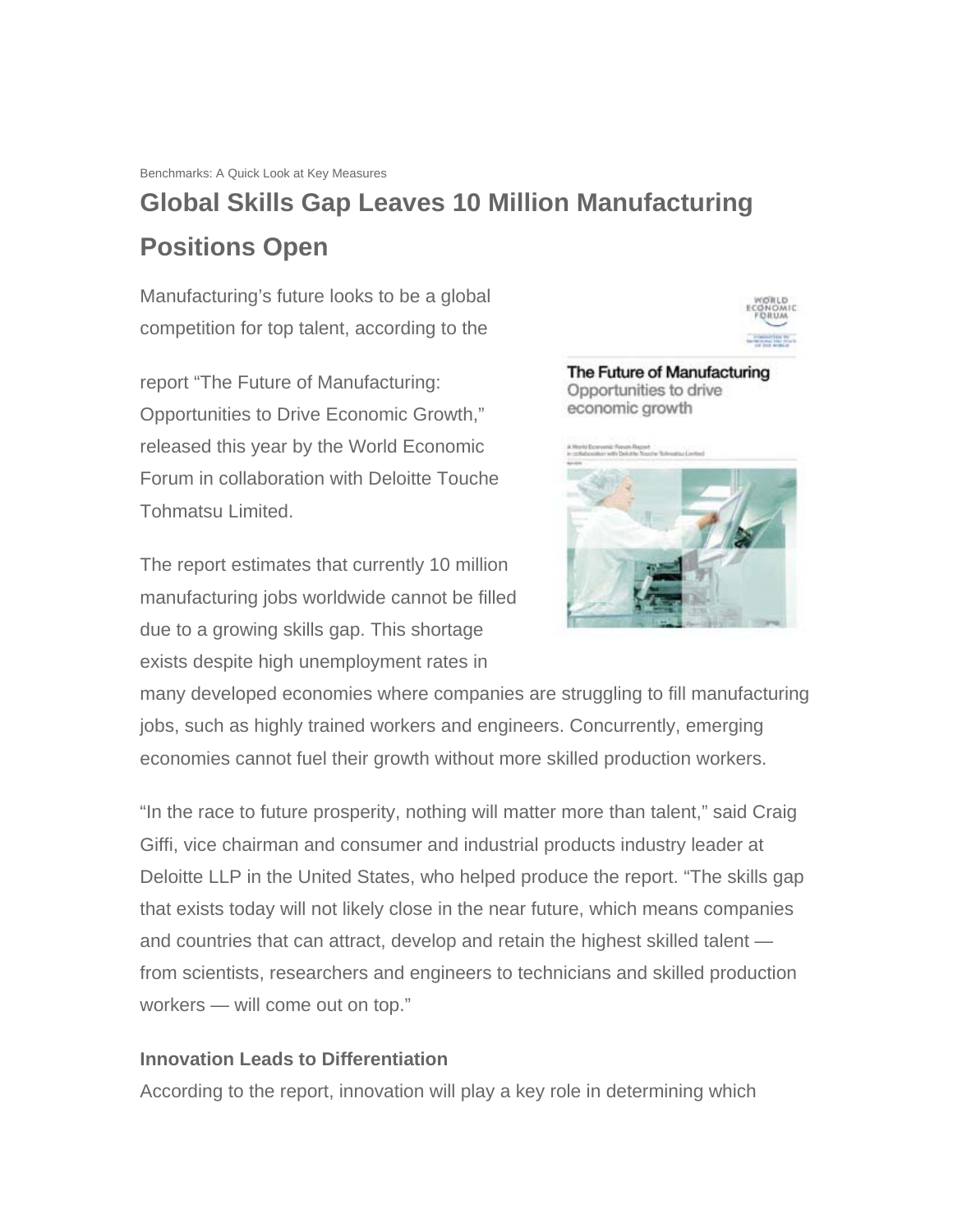countries and companies can succeed in global manufacturing looking two decades down the road.

"Companies regarded as more innovative grew net income nearly two times faster from 2006 to 2010 than their non-innovative counterparts," said John Moavenzadeh, senior director for mobility industries at the World Economic Forum. "Meanwhile, countries that are more successful at fostering innovation performed better when it comes to both gross domestic product and GDP per capita."

According to the Deloitte LLP press release, "The bottom line is that manufacturers must innovate to stay ahead of competition. They must also be enabled by infrastructure and a policy environment that better supports university and research lab breakthroughs in science and technology."

## **Surging Energy Consumption Top Priority**

The report also explores the role that energy will play in the future of manufacturing. Findings include that affordable and effective clean energy strategies and policies will be a top priority for manufacturers and policymakers.

"By 2035, the U.S. Energy Information Administration expects world energy consumption will more than double from a 1990 baseline," said Tim Hanley, global leader for manufacturing at Deloitte LLP. "Manufacturers will need to seek new energy-efficient ways of manufacturing, from energy efficient product designs to more efficient production and logistics. Collaboration between manufactures and policymakers will increasingly be an imperative to solve the global energy puzzle."

"The Future of Manufacturing" report is the result of a year-long effort combining primary and secondary research, including a review of academic and industry literature, interviews with more than 30 manufacturing business, academia, and policy leaders, and virtual task force meetings. In addition, industry, policy and